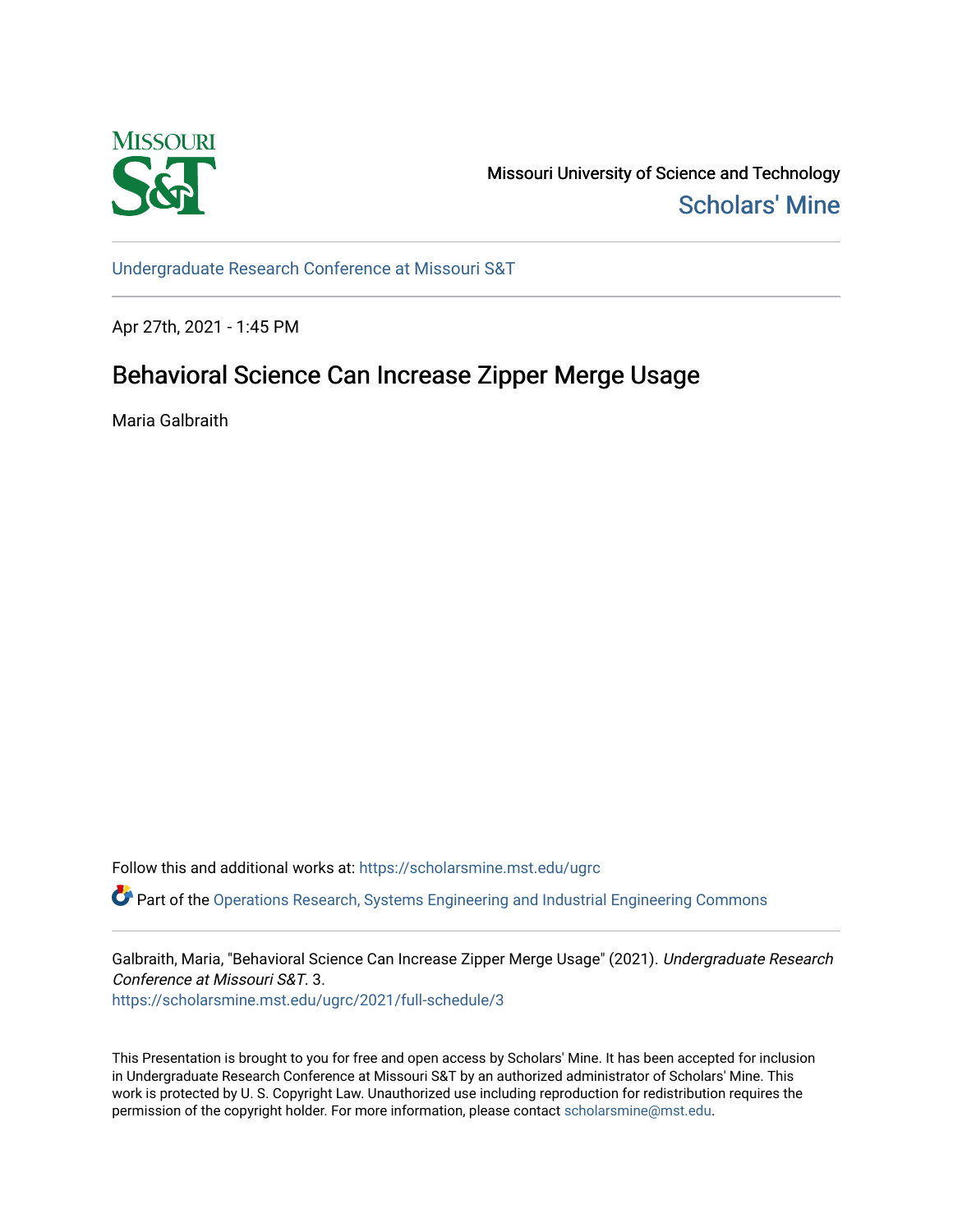#### **Opportunities to Improve Work Zone Zipper Merge Compliance with Behavioral Science**

Maria Galbraith<sup>1</sup> Advisors: Casey Canfield<sup>1</sup>, Sabreena Anowar<sup>2</sup>, and Praveen Edara<sup>2</sup> <sup>1</sup>Missouri University of Science & Technology <sup>2</sup>University of Missouri

**Abstract:** Research demonstrates that zipper merges (or late merges) are safer and faster than a traditional early merge under heavy traffic conditions. However, in implementation, zipper merges can be less efficient due to a lack of compliance on the part of drivers, who tend to be more accustomed to early merging. Behavioral science has been applied to a many transportation-related challenges, such as increasing seat belt usage and decreasing drinking and driving, but has not yet been applied to the zipper merge. Based on the literature, we have identified seven behavioral science concepts to leverage in zipper merge communications including (1) instructions, (2) information, (3) social norms, (4) appeals to reason, (5) emotional appeals, (6) humor, and (7) activators. To evaluate the prevalence of these concepts, we reviewed existing physical sign and online communications from U.S. state Departments of Transportation. Across the 16 states currently using zipper merges, instructional signs and appeals to reason were most frequently employed. More research is needed to determine the effectiveness of using behaviorally informed communications to increase zipper merge compliance.

#### **1. INTRODUCTION**

Although the zipper merge has been common practice in parts of Europe since the 1970's, it hasn't been employed in the United States until the 2010's. Zipper merging is a traffic management system implemented at merge points where a two-lane road merges into one lane. Mostly, this method is applied in temporary road closure zones, such as construction work zones. Traditionally, in such a situation, drivers would be directed to merge when possible as soon as they are notified of the lane closure ahead. However, in a zipper merge, drivers are encouraged to utilize both open lanes until just before the merge point, and then merge when directed. Drivers should then alternate, taking turns in letting those in the closing lane merge into the open one.

Studies demonstrate the superiority of zipper merging under heavy traffic conditions (Grillo, Datta, & Hartner, 2008). In light traffic, it is still faster and safer to encourage drivers to early merge. However, once traffic starts slowing down, zipper merging has been shown to produce shorter queues and safer merges in work zone lane closure situations. Shorter queues and safety can go hand in hand. Not only do long, slow moving traffic back-ups cause frustration and stress in drivers, they also can frequently get so long that they extend beyond signage indicating lane closure ahead which can increase risks of crashes if drivers have received no warning that traffic may be stopped ahead. Additionally, the unused capacity created by the early merge allows for queue jumping, which, especially given heightened frustration and emotional duress typical of drivers stuck in slow moving traffic, can lead to road rage on the part of other drivers which could also lead to higher risk of accidents. A zipper merge alleviates these risks by creating a uniform system of merging that uses the full capacity of the road and increasing the fairness of merging under conditions that are high-stress for many drivers.

Despite the benefits, zipper merge compliance is difficult to achieve for many states. Zipper merging is counter-intuitive for most drivers, who were taught to get over early when a lane is closing ahead (Grillo, Datta, & Hartner, 2008). This leads many commuters to have concerns that no one will let them in when they get to the merge point, or that they will be negatively perceived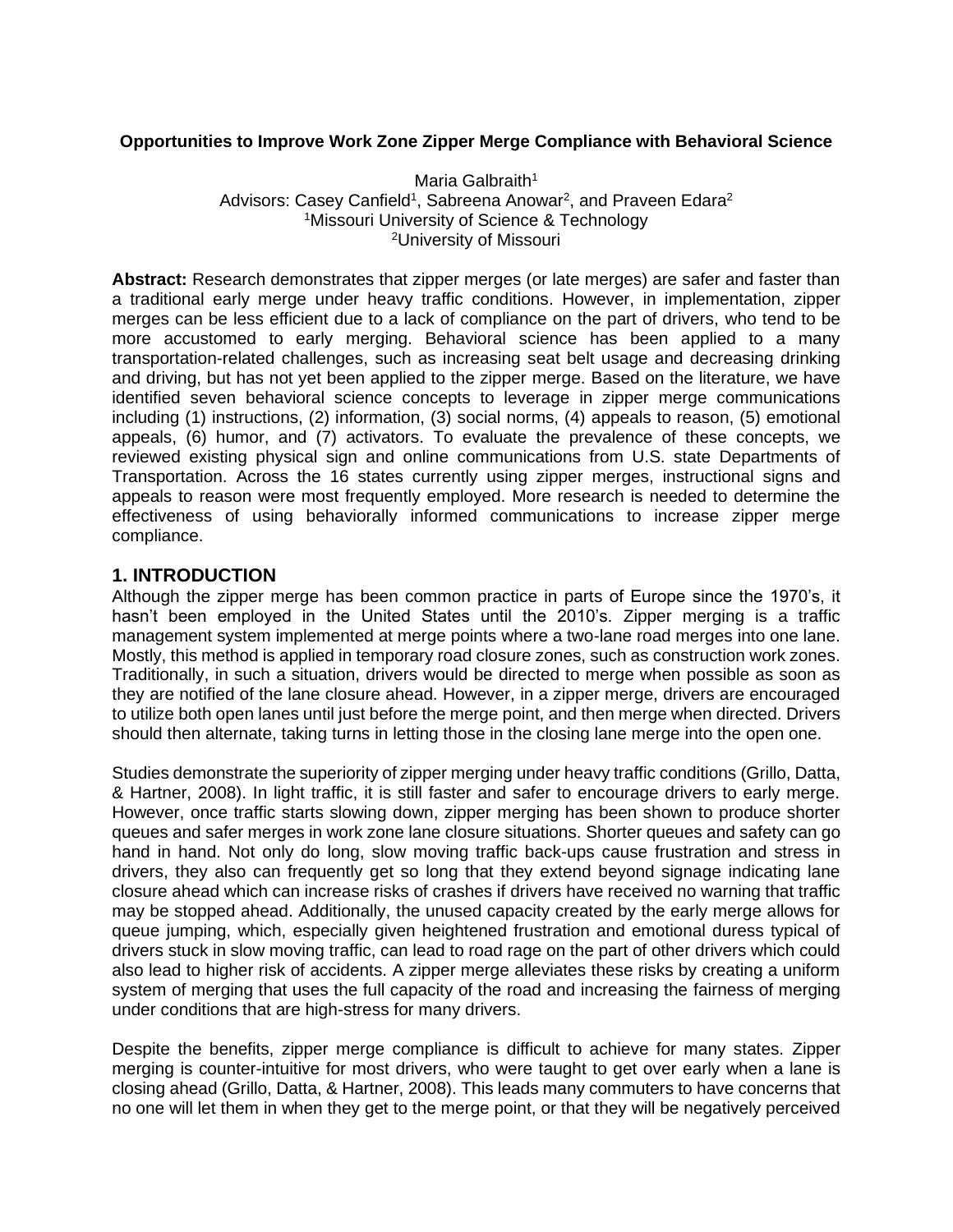as a queue jumper or generally rude driver. All these factors contribute to drivers' hesitancy to implement zipper merging.

One way in which states may be able to improve zipper merge compliance is by improving the way in which they communicate about them. Behavioral science has been applied in other transportation communications and it seems likely that a more behaviorally minded approach to communicating about zipper merges could be effective. The purpose of this paper is to provide a review of various behavioral science concepts currently being utilized by states in their zipper merge signs and other communications, and to identify where additions could be made to further improve public communication.

#### **2. LITERATURE REVIEW**

Behavioral science has been used to encourage tax compliance (Cialdini, Martin, & Goldstein, 2015), increase energy efficiency behavior (Allcott & Mullainathan, 2010), and reduce cybersecurity risk (Pfleeger & Caputo, 2012). Across these scenarios, researchers are able to leverage behavioral theories to design communications that encourage desirable behaviors. Here, we highlight three theoretical frameworks that are particularly relevant for increasing zipper merge compliance, the (1) knowledge deficit model, (2) social cognitive theory, and (3) elaboration-likelihood model.

The knowledge deficit model proposes that non-compliant behavior is driven by a lack of knowledge. Therefore, this model suggests that if people are informed about the benefits of zipper merging, there will be high driver compliance. This model has primarily been discussed in the context of science communication and why nonexperts do not follow scientific advice (Sturgis & Allum, 2004). However, there is increasing recognition that knowledge alone is not sufficient for behavior change (Scheufele, 2013). Empirical research suggests that this model is over simplified and does not account for the diverse factors that influence behavioral intentions.

Social cognitive theory proposes that individuals learn from observing how other people behave. Thus, if other drivers are early merging, then drivers will be more likely to early merge, regardless of communications directing drivers to zipper merge. Empirical research suggests that individual behavior is highly influenced by perceptions of social norms. For example, sending households messages that they use more electricity than their neighbors have been effective for decreasing residential electricity use (Allcott & Mullainathan, 2010). However, if households are informed that they use less electricity than their neighbors, there is a tendency to increase consumption. Research suggests that messaging that affirms the desirable behavior can mitigate this effect (Schultz et al., 2007).

The elaboration-likelihood model of persuasion suggests that messages are more persuasive when the audience is motivated and able to fully process the message. The audience must pay attention to, understand, and agree with the message for it to be effective (Petty & Cacioppo, 1981). Therefore, for zipper merges, messages must be easy to understand and use appeals that most people will find compelling. These appeals may allude to reason/logic or emotion to be convincing (Bator & Cialdini, 2000). In addition, messages need to be memorable to encourage long-term shifts in attitudes. This may be achieved through humor or other memory activators. In the extended elaboration likelihood model (Slater & Rouner, 2002), evidence suggests that entertainment-education messages that use humor are more effective because the audience is in a less critical, more agreeable state (Moyer-Gusé, 2008). In a world with competing messages, more memorable communications are likely to be more effective by drawing more attention. Using consistent messaging with memorable components, such as a rhyming jingle, can support persuasion efforts (Keller, 1987).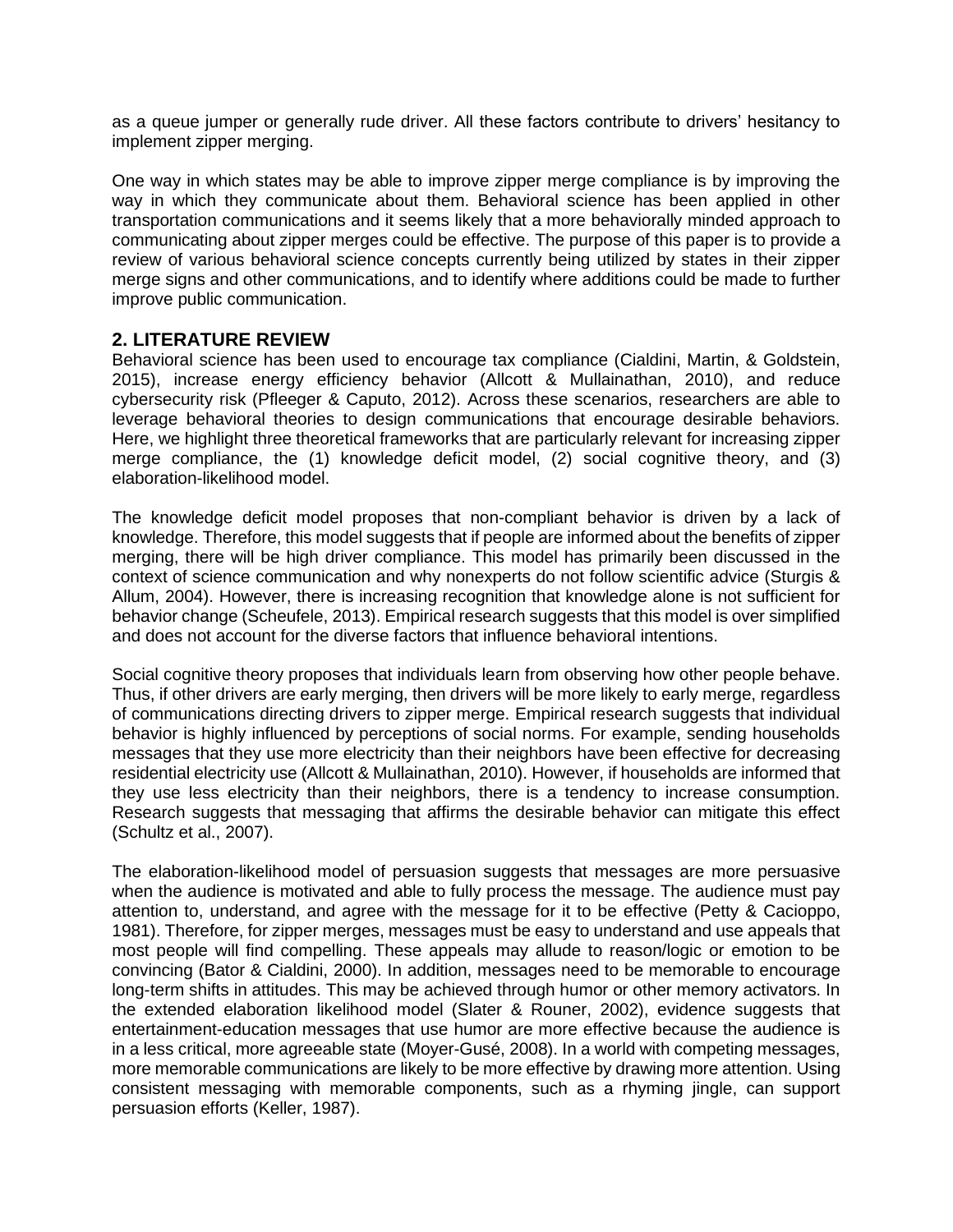In the context of transportation, behavioral science has been consistently applied to improve the effectiveness of communications. In a review of behavioral approaches to seat-belt use, Geller (1988) proposes an ABC model that uses Activators to encourage Behavior which has Consequences. Activators, or pre-behavior efforts, include reminders (such as stickers, signs, and blinking lights in cars) and modeling of desirable behavior (by celebrities and images in public service announcements). Consequences, or post-behavior efforts, include both positive and negative reinforcement. For seat belt use, positive reinforcement may include entering seat-belt wearing drivers into a raffle while negative reinforcement includes fines from police for noncompliance. In a review of persuasion campaigns for road safety, Guttman (2016) reviewed existing materials to develop 5 main types of approaches, which include, (1) appeals to reason, (2) appeals to negative emotions, (3) appeals to positive emotions, (4) threat of enforcement, and (5) humor. He found that most communications use appeals to reason, but more research is needed to determine which messages (or combination of messages) are the most effective. Behavioral research has also been applied to encourage more environmental travel choices, such as carpooling and use of public transportation. In these cases, messages related to reduced travel time and cost as well as employer support are effective (Wachs, 1991; McFadden, 2007).

#### **3. METHODS**

In this study, we performed qualitative analysis of existing zipper merge materials to determine the current use of behavioral science strategies.

#### **3.1. Materials**

We collected public-facing state-level DOT communications by searching '"zipper merge" OR "late merge"' on each U.S. state's website. These materials included all public-facing documents that included an announcement of zipper merge implementation, a description of how to do one, or information about zipper merge specific signs. Excluded materials included construction updates that mentioned zipper merges but provided no information for the public about what to expect from a zipper merge, such as how to zipper merge or signs to look for. We also excluded any materials that mentioned zipper merges but were obviously not public facing, such as transcripts of department planning meetings or documents from inter-departments presentations. The materials span the years from 2011-2020.

This analysis separates communications that describe signs used at zipper merge locations and any public communication to inform the public about zipper merges in general or the implementation of a zipper merge in a particular location. Communications that describe signs were almost exclusively construction updates intended to inform the public about a particular zipper merge location and what signals and instructions to watch for. Public communications more broadly include press releases, radio ads, videos, and articles that explain what a zipper merge is, how to do it, and how or where the department intended to implement them.

#### **3.2. Analysis**

Using a deductive approach, we characterized the use of behavioral science strategies based on existing theories. Based on the literature review, we developed a coding scheme that included six categories, (1) instructions, (2) information, (3) social norms, (4) appeals to reason, (5) emotional appeals, (6) humor, and (7) activators summarized in Table 1. The coding was performed by two independent coders and any disagreements were resolved by a third member of the research team.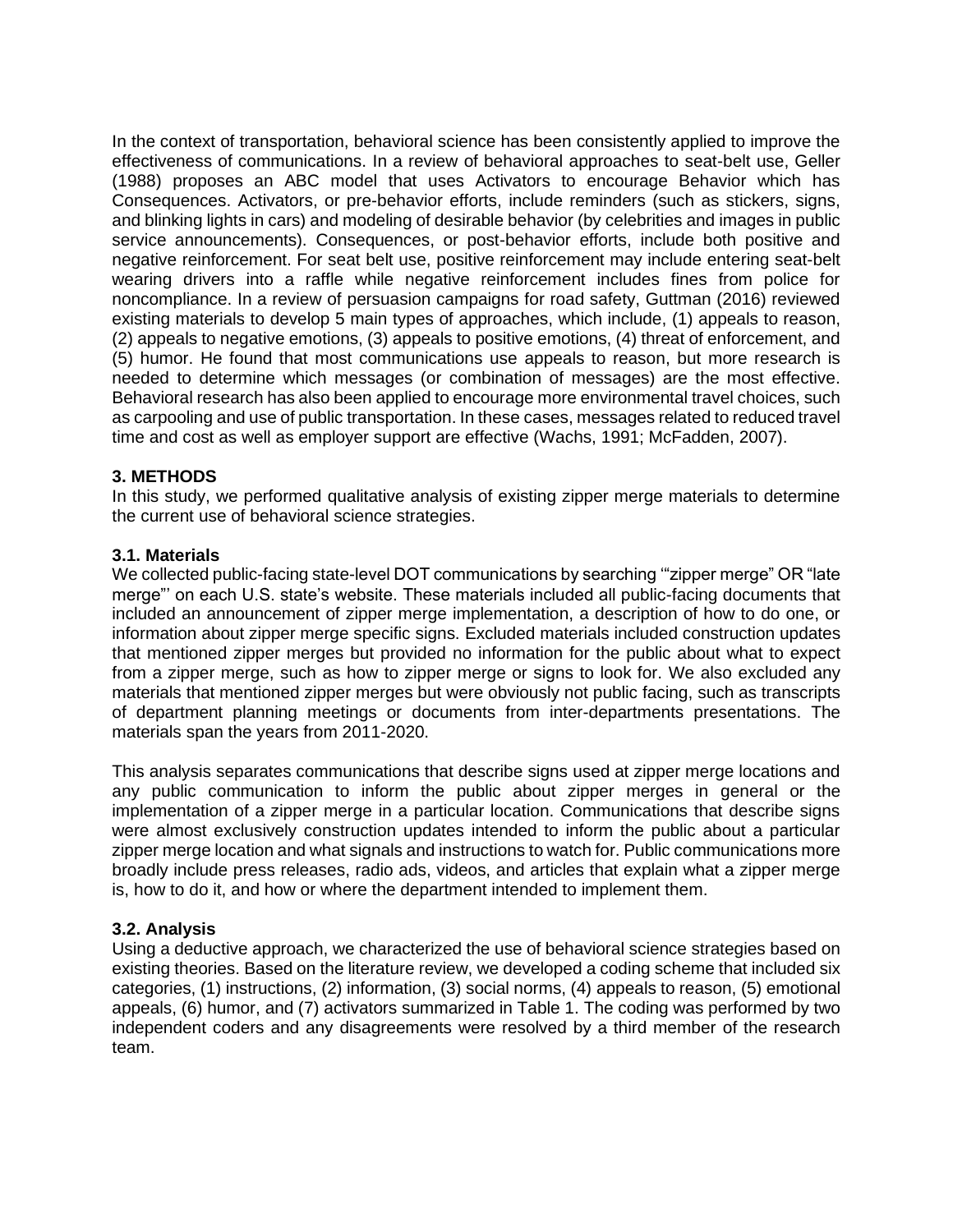| <b>Strategy</b>                     | <b>Definition</b>                                                                                                                                                                                                                                                            | <b>Example</b>                                                              |  |  |  |  |  |  |
|-------------------------------------|------------------------------------------------------------------------------------------------------------------------------------------------------------------------------------------------------------------------------------------------------------------------------|-----------------------------------------------------------------------------|--|--|--|--|--|--|
| <b>Knowledge Deficit Model</b>      |                                                                                                                                                                                                                                                                              |                                                                             |  |  |  |  |  |  |
| Instructions                        | Signs that explicitly tell drivers what to do                                                                                                                                                                                                                                | Merge in 1/2 Mile,<br>Merge Here                                            |  |  |  |  |  |  |
| Information                         | Signs that only provide drivers with information                                                                                                                                                                                                                             | Roadwork ahead                                                              |  |  |  |  |  |  |
| <b>Social Cognitive Theory</b>      |                                                                                                                                                                                                                                                                              |                                                                             |  |  |  |  |  |  |
| Social<br><b>Norms</b>              | Promoting or working against a pressure felt because of a<br>societal expectation, real or imagined, to engage in a<br>behavior                                                                                                                                              | "People generally<br>think the polite thing<br>to do is to merge<br>early"  |  |  |  |  |  |  |
| <b>Elaboration Likelihood Model</b> |                                                                                                                                                                                                                                                                              |                                                                             |  |  |  |  |  |  |
| Appeals to<br>Reason                | Appealing to rationality by describing either benefits to be<br>received by engaging in the behavior or costs to be<br>received by not engaging in it                                                                                                                        | Moving faster,<br>Fewer accidents,<br>Less back-ups                         |  |  |  |  |  |  |
| Emotional<br>Appeals                | Appealing to a person's feelings or emotions via<br>messages related to generosity, which appeal to their<br>sense of rightness or fairness and desire for the general<br>welfare, and commiseration, which attempt to win people<br>over by identifying with their struggle | Take Turns,<br>"We've all been<br>there"                                    |  |  |  |  |  |  |
| Humor                               | Making audience more receptive to a message or making<br>it more memorable by presenting it in a funny way                                                                                                                                                                   | A talking traffic cone                                                      |  |  |  |  |  |  |
| Activators                          | Using mnemonic or other devices to help drivers<br>remember what a zipper merge is and how to do it when<br>they encounter it                                                                                                                                                | <b>Mnemonics</b><br>(rhymes),<br><b>Visual Metaphors</b><br>(like a zipper) |  |  |  |  |  |  |

## **Table 1. Summary of the Coding Scheme for Behavioral Science Strategies.**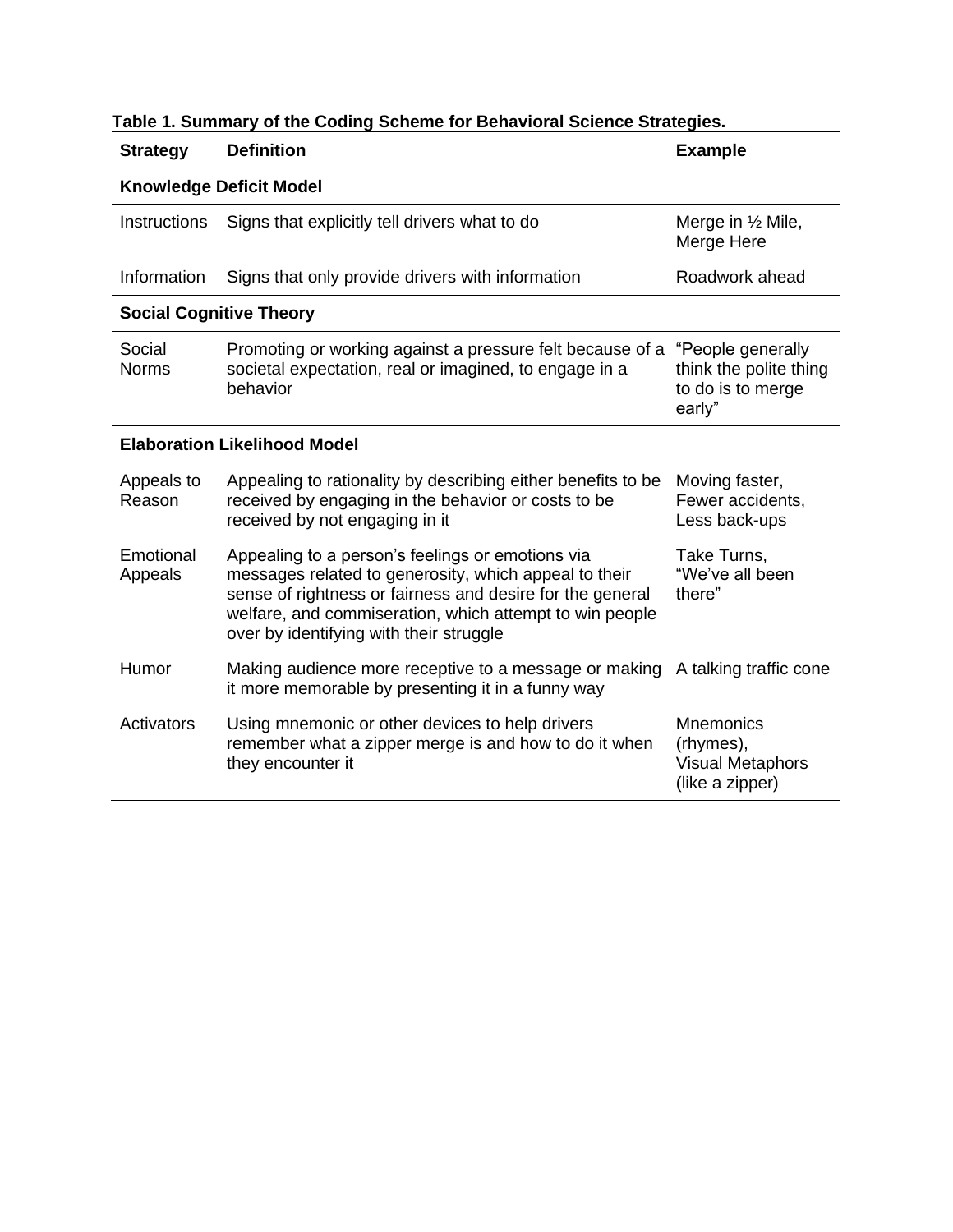#### **4. RESULTS**

We summarize the (1) types of existing zipper merge communications, (2) use of behavioral science strategies, and (3) comparisons between states.

#### **4.1. Types of Zipper Merge Communications**

The first state to release zipper merge communications was Minnesota in 2011, followed soon by Colorado and Vermont in 2013. Table 2 shows how zipper merge communications dramatically increased in 2016.

**Table 2. Timeline of the Introduction of Zipper Merging Communications by State.**

|      | <b>Year State</b>                                                           |
|------|-----------------------------------------------------------------------------|
|      | 2011 Minnesota                                                              |
| 2012 |                                                                             |
|      | 2013 Colorado, Vermont                                                      |
| 2014 |                                                                             |
| 2015 |                                                                             |
|      | 2016 Arizona, Kansas, Michigan, Missouri, Nebraska, Pennsylvania, Wisconsin |
|      | 2017 North Dakota                                                           |
|      | 2018 Montana, Virginia                                                      |
|      | 2019 North Carolina, Washington                                             |
|      | 2020 Oregon                                                                 |

Across the 16 states that had zipper merge materials, we found three items on average (*Median*  $= 2$ ,  $SD = 2.46$ ) as shown in Figure 1. Most states had a small number of communication materials, with only one state exceeding five communication types.



**Figure 1. Number of Zipper Merge Communications per State.**

States varied widely in the types of media that they used for zipper merge communications. Broadly, these types fell into four categories, (1) signs, (2) written, (3) audio, and (4) social media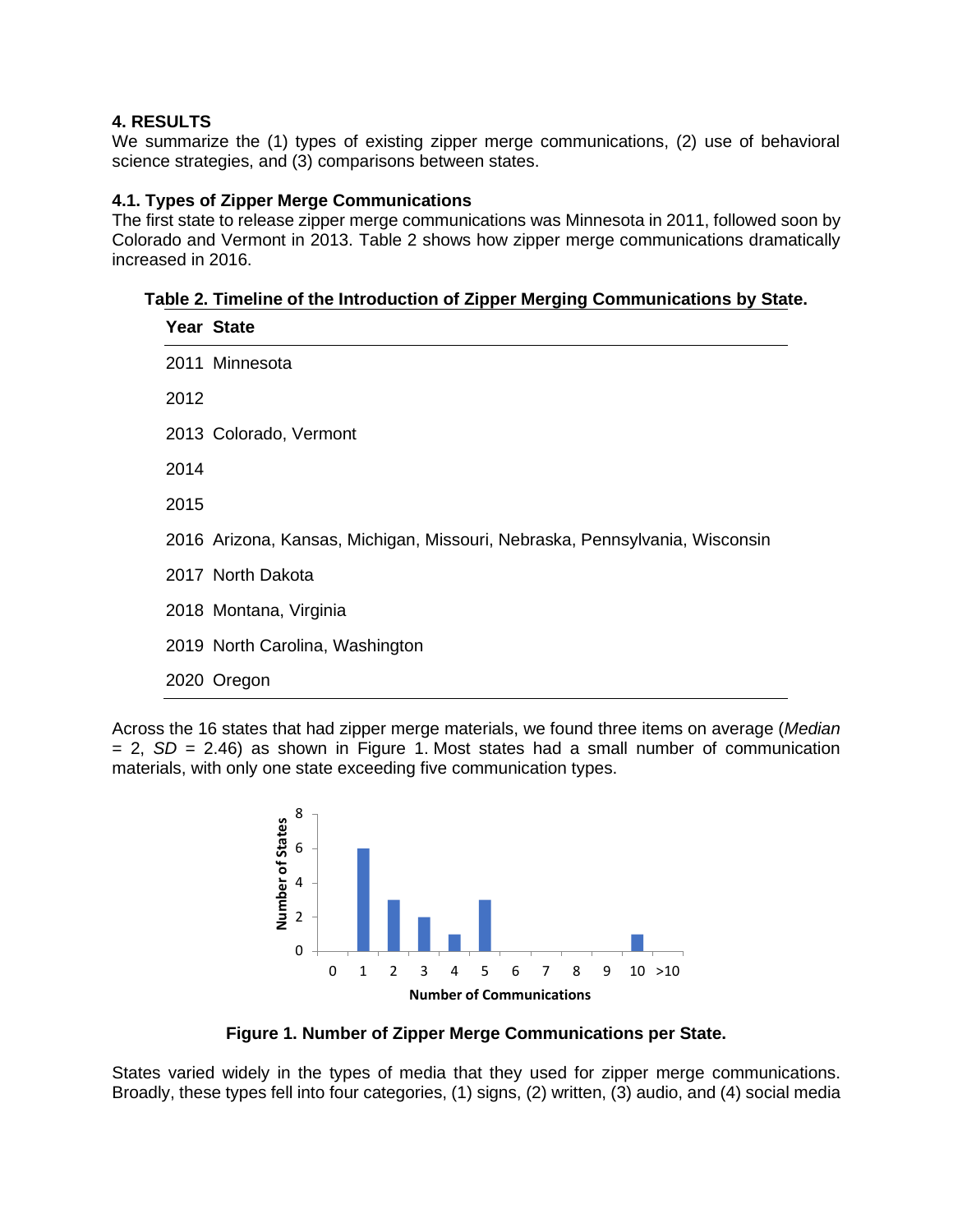communications. As summarized in Table 3, of the 16 states that had zipper merge communications, almost all used static signs and written articles. Dynamic signs and videos were also very popular and used by 9 of the 16 (56%) states. Few states used audio materials via podcasts or radio.

| <b>Media Type</b> |               | Number of<br><b>States</b> | <b>Description</b>                                                             |
|-------------------|---------------|----------------------------|--------------------------------------------------------------------------------|
| Signs             | <b>Static</b> | 16 (100%)                  | Messages do not change                                                         |
|                   | Dynamic       | 9(56%)                     | Messages may flash or change over time                                         |
| Written           | Article       | 15 (94%)                   | Announcements, updates, or explanations                                        |
| Audio             | Podcast       | 1(6%)                      | State DOT sponsored podcast or podcast<br>featuring a State DOT representative |
|                   | Radio         | 1(6%)                      | Advertisements on the radio                                                    |
| Social Media      | Video         | 9(56%)                     | Videos produced and marketed by State<br><b>DOTS</b>                           |

|                        | Table 3. Most States Used Static Signs and Written Articles for Zipper Merge |  |  |
|------------------------|------------------------------------------------------------------------------|--|--|
| <b>Communications.</b> |                                                                              |  |  |

#### **4.2. Use of Behavioral Science Strategies**

We discuss the use of behavioral science in signs separately from other communications. By their nature, signs are typically limited to simple messages.

#### *4.2.1. Signs*

Two types of signs were used at construction sites to instruct drivers regarding upcoming zipper merges. Static signs are those that are fixed, stationary, and unchanging. Dynamic or variable message signs are electronic, portable signs that can be programmed to say many different messages and can have a flexible location. Dynamic signs are particularly useful for zipper merging, because the message can be changed to encourage zipper merging under high traffic conditions when zipper merging is more effective (Grillo, Datta, & Hartner, 2008). Studies suggest that dynamic signs yield higher zipper merge compliance because they respond to current conditions (Grillo, Datta, & Hartner, 2008).

Signs were categorized as information or instructions. Informational signs conveyed updates, such as "Road Closed Ahead" or "Lane Ends 1 Mile", to drivers without indicating how they should respond. Instructional signs, conveyed commands to drivers such as "Take Turns", "Merge Here," or "Merge in 1 Mile." Most states heavily utilized instruction rather than informational signs. In some cases, there are indirect uses of other behavioral strategies. For example, some signs say "Do Not Merge Here," acknowledging the existence of the social norm that pressures drivers to early merge.

#### *4.2.2. Public Communications*

Written, audio, and visual public communications were categorized as Social Norms, Appeals to Reason, Emotional Appeals, Humor, and Activators.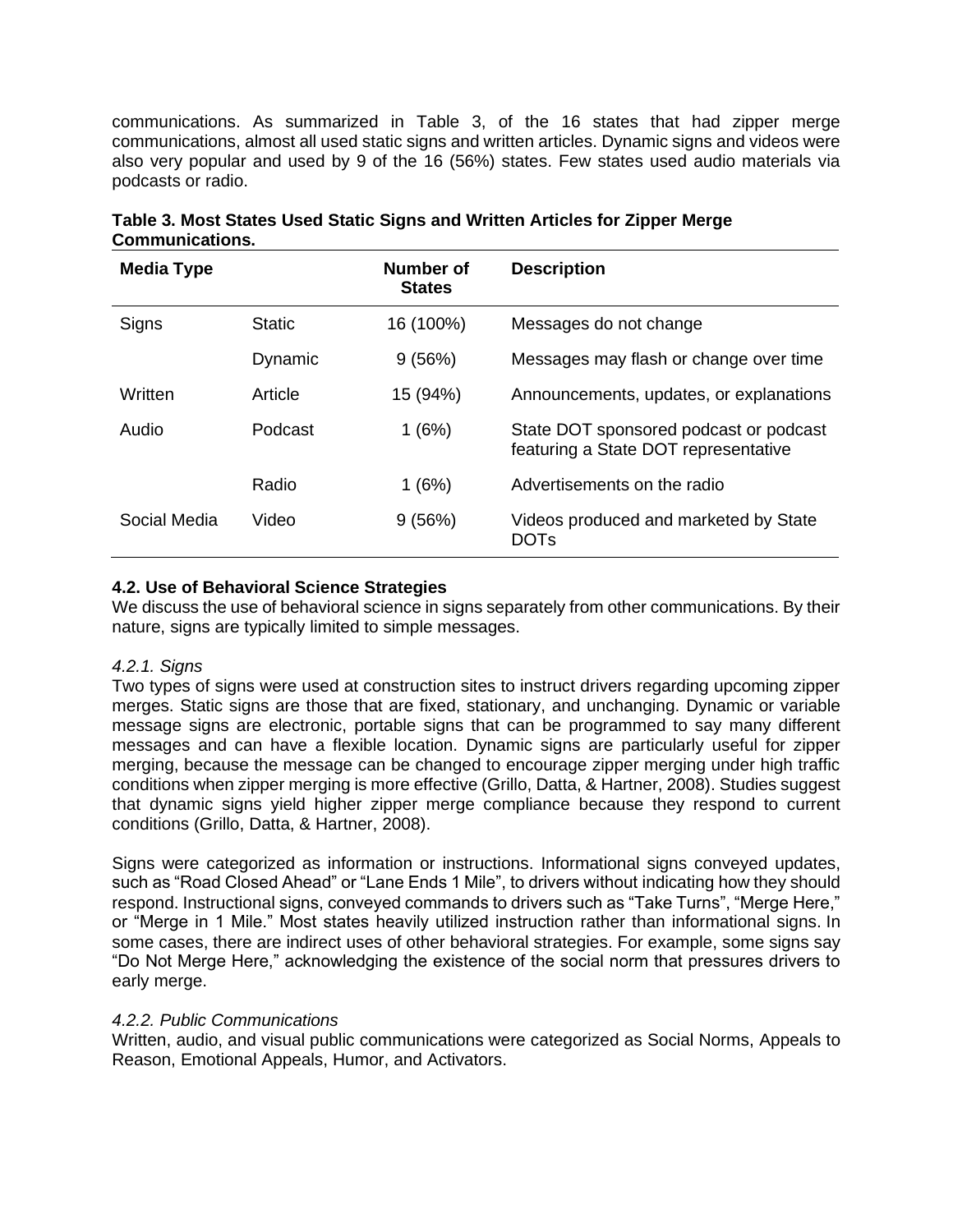*Social Norms.* In the DOT communications, social norms are used in slogans or phrases that DOTs create to assist their campaign to increase zipper merge compliance. One example of this is Minnesota's catchphrase, "Resist the Urge to Merge Early." This acknowledges the existing social norm surrounding merging and encourages Minnesota motorists to re-think their merging strategy. Another way DOTs use the social norm is by citing other states who have implemented zipper merging on their roadways, thereby creating a positive social norm surrounding zipper merging for their citizens.

*Appeals to Reason*. Appeals to reason increase zipper merge compliance by engaging drivers' rational and logical faculties. These would include such appeals as "Zipper merges are faster, safer, and make your commute less stressful." These are not used in signs, but are used frequently in other DOT public materials. Articles or videos encouraging drivers to zipper merge usually include appeals to reason, usually several. Appeals to reason are, in fact, very rarely used individually in this application. They are almost always used in groups of two or more and frequently paired with an emotional appeal.

*Emotional Appeals*. These appeals appear frequently in both signs and other public communications. The most common usage are appeals to generosity. This is a situation in which an attempt is made to win drivers over to the zipper merge by means of appealing to their sense of generosity or their responsibility to contribute to the common good. This would include signs such as "Take Turns," and an urge for drivers to zipper merge because it's good for everybody. Usually, emotional appeals are used in conjunction with appeals to reason.

*Humor*. Humor was not used frequently in the DOT communications, but when it does appear it is used in videos to make them more engaging. Sometimes this was manifested in the eyes through which zipper merging was narrated. For example, one state had an informational video on zipper merging where a talking traffic cone was used to discuss the process and merits of zipper merging. In other situations, humor was expressed through a funny or unique twist on the presentation of the material, such as one video produced by Missouri DOT which showed children videos of adults in cardboard cars first early merging and then zipper merging and getting the childrens' opinions on which way merging should be done.

*Activators*. Activators make the messaging more memorable or recognizable. They appeared more frequently in educational materials than in signs. Some states created a slogan that would appear consistently on their zipper merge educational materials. Minnesota's "Zip the Urge to Merge Early" is one such recognizable message that appeared quite frequently in all their materials. It was common among these slogans for mnemonics such as rhyming to be employed, or for the same picture to be used in all their publications. These pictures were deemed "visual metaphors" because they used visuals such as a zipper to reinforce the concept of a zipper merge in the minds of their viewers. Figure 2 shows an example of one such visual metaphor from an educational public communication.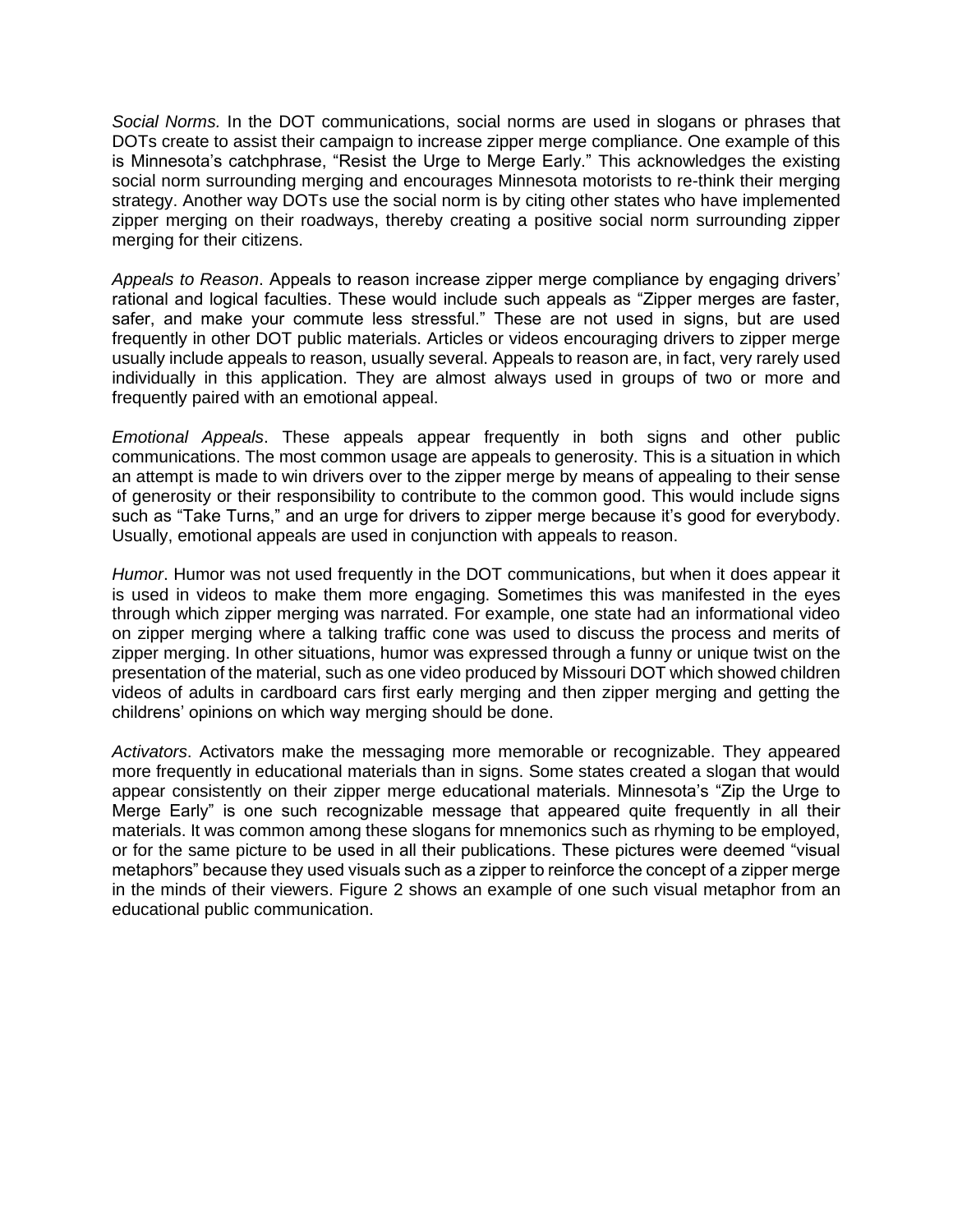

**Figure 2. Example of Use of Visual Metaphor** 

#### **5. CONCLUSION**

Patterns are discernable in states' uses of behavioral science strategies in zipper merge communications. States noticeably gravitate towards similar strategies and phrases used in their signs and educational materials. Appeals to reason and emotional appeals were especially popular and by far the most commonly used across the board. The literature review, however, revealed that in other traffic communication applications, social norms are frequently used and predicted to be effective. Although this review is limited to materials that were currently available on state DOT websites, we believe this represents the breadth (if not the frequency) of existing zipper merge communications. It also be helpful to broaden the scope of public communications being searched and examine other mediums of communication, such as news articles.

There are many opportunities to increase the use of behavioral science strategies in zipper merge communications. However, we need evidence to determine which strategies are more effective. Future research should focus on conducting human subject experiments to measure the effectiveness of behaviorally informed communications. Online experiments would be helpful in gaining a general understanding of how drivers might respond to different messaging schemes. Simulator experiments would help gain a more specific understanding of how drivers might react in real situations, but are limited in the length of testing and the number of subjects due to the simulator's capacity limits. Given the effectiveness of behavioral communications in other domains, there is high potential for increasing zipper merge compliance with behavioral science.

### **6. REFERENCES**

- Allcott, H., & Mullainathan, S. (2010). Behavior and energy policy. *Science*, *327*(5970), 1204- 1205.
- Bator, R., & Cialdini, R. (2000). The application of persuasion theory to the development of effective proenvironmental public service announcements. *Journal of Social Issues*, *56*(3), 527-542.
- Cialdini, R. B., Martin, S. J., & Goldstein, N. J. (2015). Small behavioral science–informed changes can produce large policy-relevant effects. *Behavioral Science & Policy*, *1*(1), 21-27.
- Geller, E. S. (1988). A behavioral science approach to transportation safety. *Bulletin of the New York Academy of Medicine*, *64*(7), 632.
- Grillo, L., Datta, T., Hartner, Catherine. (2008). Dynamic Late Lane Merge System at Freeway Construction Work Zones. *Transportation Research Record,* 2055, 3-10.
- Guttman, N. (2016). Persuasive appeals in road safety communication campaigns: Theoretical frameworks and practical implications from the analysis of a decade of road safety